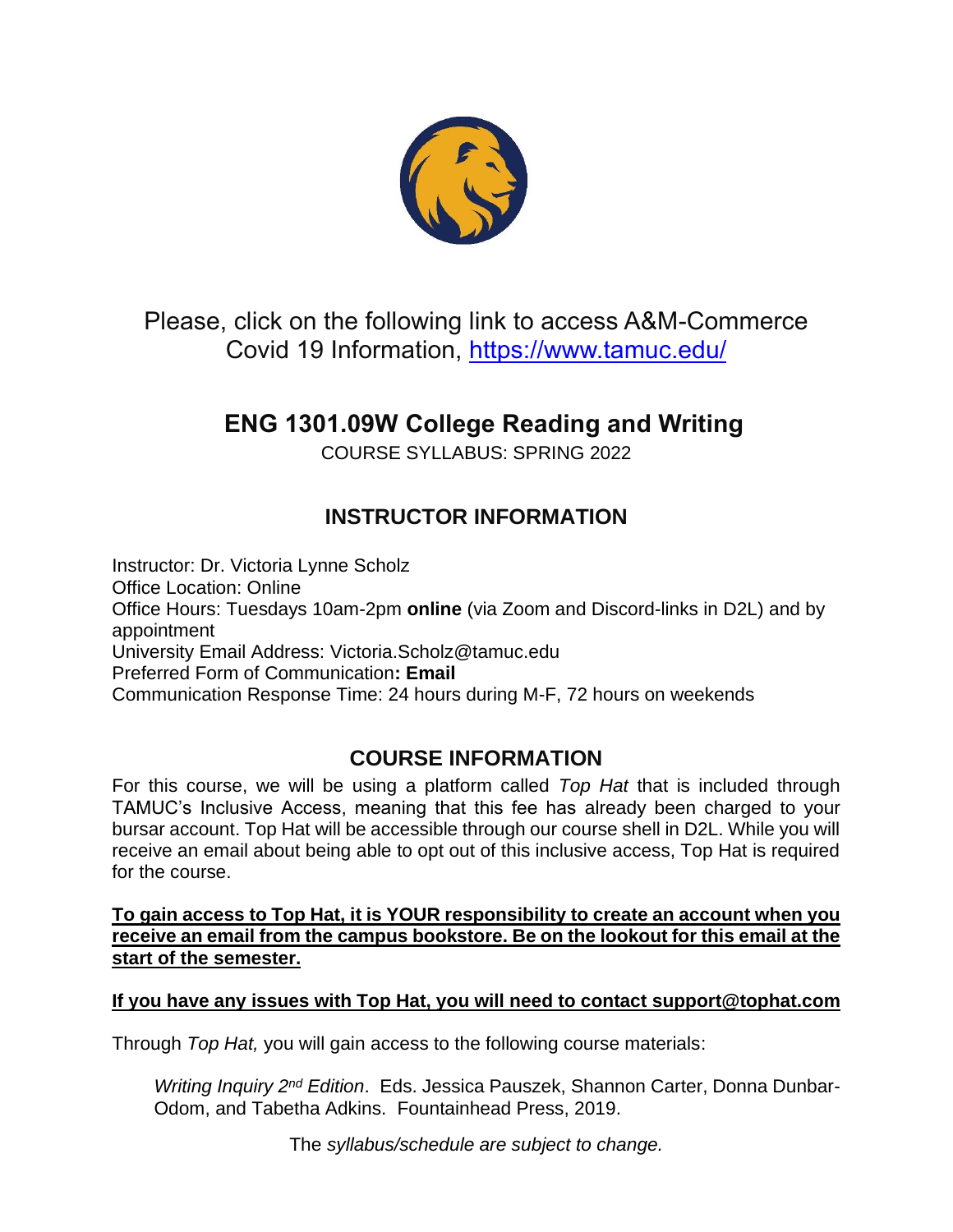# **Course Description**

English 1301 introduces students to writing as an extended, complex, recursive process and prepares students for English 1302 which more rigorously examines the forms and structures of argument and means to approach multiple audiences. In 1301, students will write weekly and will work on essay organization and development. The course will emphasize close reading, summarizing, and analysis of expository texts including student writing.

### **Student Learning Outcomes**

- 1. Students will be able to analyze, evaluate, or solve problems when given a set of circumstances, data, texts, or art.
- 2. Students will be able to communicate (written, orally, and/or visually) in a manner appropriate to the audience and occasion with an evident message and organizational structure.
- 3. Students will be able to work together toward a shared purpose relevant to the course or discipline with a sense of shared responsibility for meeting that purpose.
- 4. Students will understand and practice academic honesty.

### **Minimal Technical Skills Needed**

You will need:

- $\circ$  Flash drive or other means (dropbox.com account, for example) of storing digital versions of the essays and other written material you generate (always, always keep a backup of everything you turn in!)
- $\circ$  A valid, working email address that you check often (everyday). I will email the class through D2L, so be sure that that email is the one you check.
- o Regular internet access
- $\circ$  Access to a computer with a word processing program and a printer (assignments must be typed uploaded through D2L in a doc or docx file)

# **Instructional Methods**

This section is a "W" WEB section, meaning that our entire course is online. Each week, I will provide a synchronous class time that you will be expected to attend during that time \*or\* will be allowed to watch the recording of during the week. Either is acceptable for full participation. All other course work will be done asynchronously with given deadlines throughout the week.

# **Student\* Responsibilities or Tips for Success in the Course**

It is expected that you will participate in Top Hat every week, usually on multiple occasions. There will also be weekly discussion boards on D2L which also account for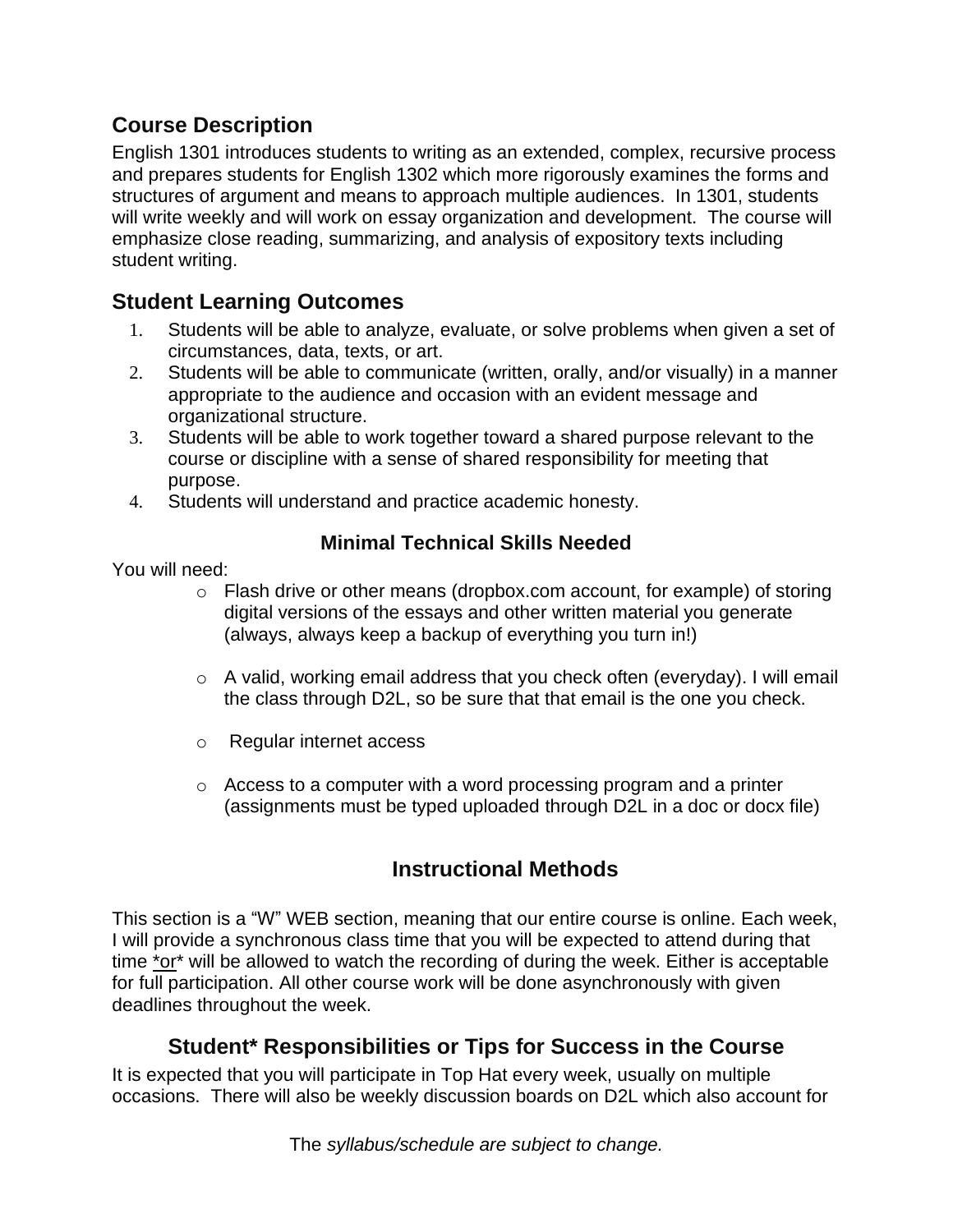participation points. If there are any recordings, you will be expected to watch those as well. All students must check their email daily and log into D2L at MINIMUM 2-3 days a week. To succeed in this course, you should complete all required readings and activities in Top Hat. Finally, you cannot pass the course if you do not submit the work in a timely manner.

# **GRADING**

Final grades in this course will be based on the following scale:

 $A = 90\% - 100\%$ 

 $B = 80\% - 89\%$ 

 $C = 70\% - 79\%$ 

 $D = 60\% - 69\%$ 

 $F = 59\%$  or Below

#### **Assessments**

| <b>Assignment Name</b>                          | <b>Percentage of Grade</b> |
|-------------------------------------------------|----------------------------|
| Writing Assignment #1: Narrating Literacy       | 20%                        |
| Writing Assignment #2: Expanding Literacy       | 15%                        |
| Writing Assignment #3: Group Presentation &     | 15%                        |
| Reflection                                      |                            |
| Writing Assignment #4: Tensions in Literacy     | 10%                        |
| Writing Assignment #5: Final Reflective Project | 15%                        |
| <b>Top Hat Participation</b>                    | 10%                        |
| In-class writing/ Discussion Board Posts and    | 15%                        |
| Responses to Classmates/Reading                 |                            |
| Responses/Homework/Other Participation          |                            |

# **TECHNOLOGY REQUIREMENTS**

### **LMS**

All course sections offered by Texas A&M University-Commerce have a corresponding course shell in the myLeo Online Learning Management System (LMS). Below are technical requirements

LMS Requirements:

LMS Browser Support:

[https://documentation.brightspace.com/EN/brightspace/requirements/all/browser\\_suppo](https://documentation.brightspace.com/EN/brightspace/requirements/all/browser_support.htm) [rt.htm](https://documentation.brightspace.com/EN/brightspace/requirements/all/browser_support.htm)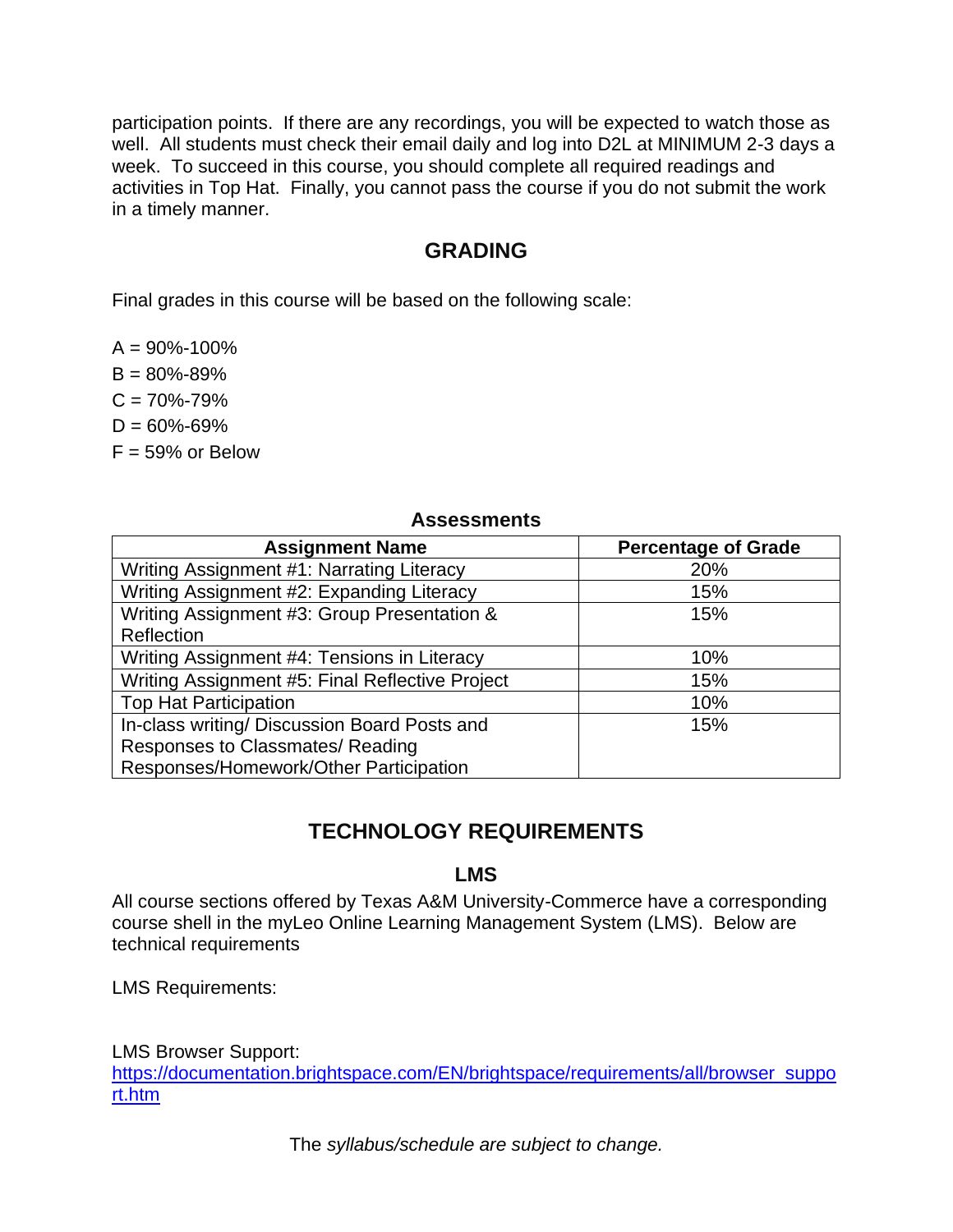YouSeeU Virtual Classroom Requirements: [https://support.youseeu.com/hc/en-us/articles/115007031107-Basic-System-](https://support.youseeu.com/hc/en-us/articles/115007031107-Basic-System-Requirements)**[Requirements](https://support.youseeu.com/hc/en-us/articles/115007031107-Basic-System-Requirements)** 

# **ACCESS AND NAVIGATION**

You will need your campus-wide ID (CWID) and password to log into the course. If you do not know your CWID or have forgotten your password, contact the Center for IT Excellence (CITE) at 903.468.6000 or [helpdesk@tamuc.edu](mailto:helpdesk@tamuc.edu)**.**

**Note:** Personal computer and internet connection problems do not excuse the requirement to complete all course work in a timely and satisfactory manner. Each student needs to have a backup method to deal with these inevitable problems. These methods might include the availability of a backup PC at home or work, the temporary use of a computer at a friend's home, the local library, office service companies, Starbucks, a TAMUC campus open computer lab, etc.

### **COMMUNICATION AND SUPPORT**

If you have any questions or are having difficulties with the course material, please contact your Instructor.

### **Technical Support**

If you are having technical difficulty with any part of Brightspace, please contact Brightspace Technical Support at 1-877-325-7778. Other support options can be found here:

<https://community.brightspace.com/support/s/contactsupport>

#### **Interaction with Instructor Statement**

I will respond to emails within 24 hours on weekdays and within 72 hours on weekends. If you do not hear from me in that time frame, please contact again. Remember, email glitches sometimes, but wait the allotted time before emailing again with the same question. I am also available via Discord and/or Zoom for conferencing with response times the same.

#### **Grievances**

Students who have concerns regarding their courses should first address those concerns with the assigned instructor in order to reach a resolution. Students who are unsatisfied with the outcome of that conversation or have not been able to meet with their instructor whether in person, by email, by telephone, or by another communication medium, should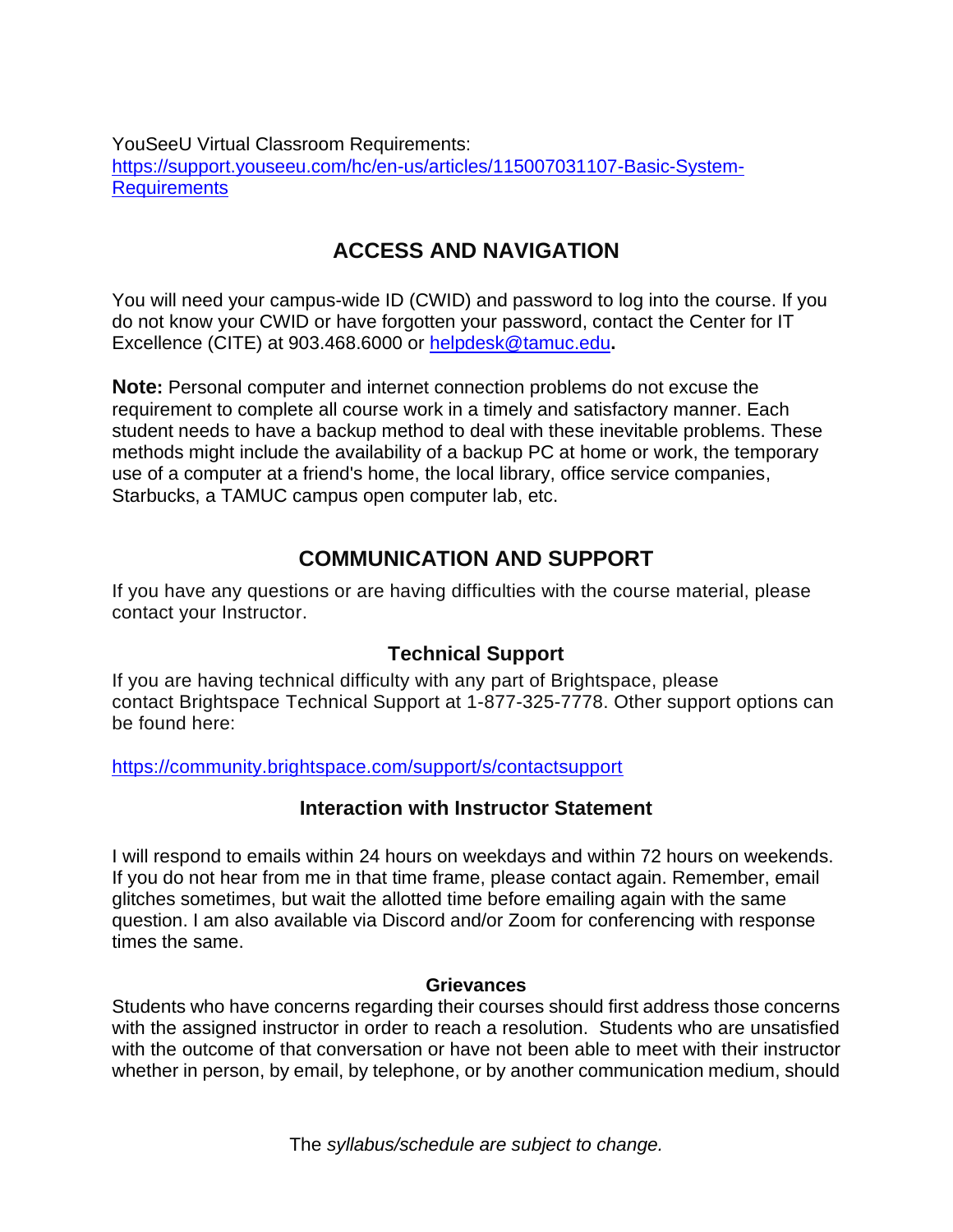then schedule an appointment with the Director of Writing, Dr. Ashanka Kumari, by emailing her at [ashanka.kumari@tamuc.edu](mailto:ashanka.kumari@tamuc.edu)

Before an appointment is scheduled, the student must provide clearly documented and explained issues as to why the meeting is being requested. The student must also state when they discussed the issue in person or via phone (NOT email) with the instructor already. Where applicable, students should also consult the University Procedure 13.99.99.R0.05 ("Student Appeal of Instructor Evaluation").

#### **Writing Center**

The Writing Center (or the "Communication Skills Center") offers writers free one-on-one assistance. They welcome all writers, majors, and disciplines—undergraduate and graduate students alike. Research shows that all writers benefit from sharing their work with a focused reader. The Writing Center Staff is trained to support writers in any stage of the writing process (from a blank page to polishing the sentences), and they work with writers to verbalize writing goals and stay on track to finish larger writing projects. The writers with whom they work bring projects like important emails, weekly writing assignments, midterm and final essays, and theses and dissertations. If you would like to make an appointment, contact them at [writing.tamuc@gmail.com](mailto:writing.tamuc@gmail.com)

### **COURSE AND UNIVERSITY PROCEDURES/POLICIES**

### **Course Specific Procedures/Policies**

Participation will be counted through your use of Top Hat. When you answer the Before and After Reading questions, you will gain participation points. If you miss a deadline, you must contact your instructor to ask for extra time to work in Top Hat. It is your responsibility to ask for this extra time. Consistent lateness may cause a deduction of participation points.

### **Syllabus Change Policy**

The syllabus is a guide. Circumstances and events, such as student progress, may make it necessary for the instructor to modify the syllabus during the semester. Any changes made to the syllabus will be announced in advance.

# **University Specific Procedures**

### **Student Conduct**

All students enrolled at the University shall follow the tenets of common decency and acceptable behavior conducive to a positive learning environment. The Code of Student Conduct is described in detail in the [Student Guidebook.](http://www.tamuc.edu/Admissions/oneStopShop/undergraduateAdmissions/studentGuidebook.aspx) [http://www.tamuc.edu/Admissions/oneStopShop/undergraduateAdmissions/studentGuidebook.as](http://www.tamuc.edu/Admissions/oneStopShop/undergraduateAdmissions/studentGuidebook.aspx) [px](http://www.tamuc.edu/Admissions/oneStopShop/undergraduateAdmissions/studentGuidebook.aspx)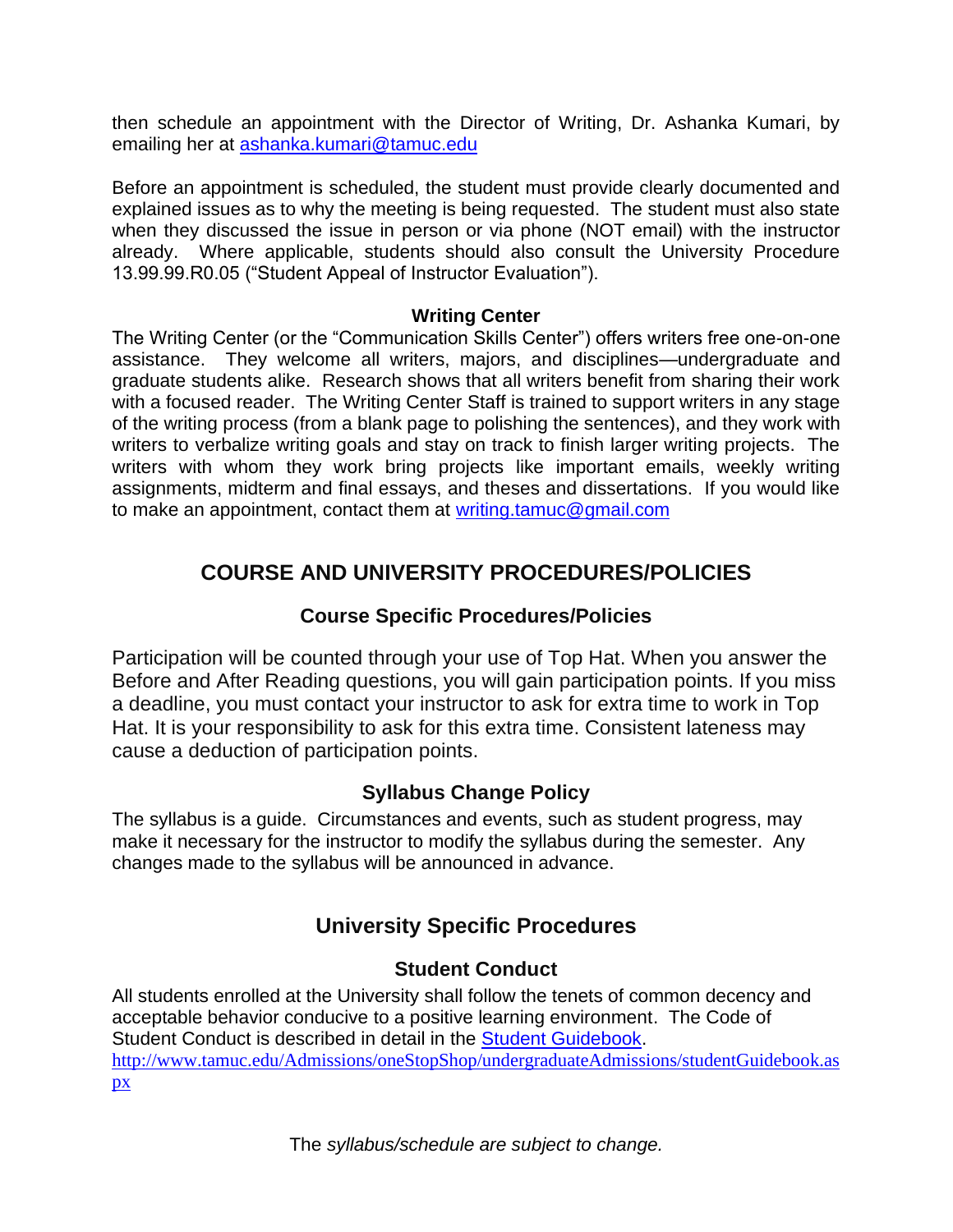Students should also consult the Rules of Netiquette for more information regarding how to interact with students in an online forum: <https://www.britannica.com/topic/netiquette>

### **TAMUC Attendance**

For more information about the attendance policy please visit the [Attendance](http://www.tamuc.edu/admissions/registrar/generalInformation/attendance.aspx) webpage and [Procedure 13.99.99.R0.01.](http://www.tamuc.edu/aboutUs/policiesProceduresStandardsStatements/rulesProcedures/13students/academic/13.99.99.R0.01.pdf) <http://www.tamuc.edu/admissions/registrar/generalInformation/attendance.aspx>

[http://www.tamuc.edu/aboutUs/policiesProceduresStandardsStatements/rulesProcedur](http://www.tamuc.edu/aboutUs/policiesProceduresStandardsStatements/rulesProcedures/13students/academic/13.99.99.R0.01.pdf) [es/13students/academic/13.99.99.R0.01.pdf](http://www.tamuc.edu/aboutUs/policiesProceduresStandardsStatements/rulesProcedures/13students/academic/13.99.99.R0.01.pdf)

### **Academic Integrity**

Students at Texas A&M University-Commerce are expected to maintain high standards of integrity and honesty in all of their scholastic work. For more details and the definition of academic dishonesty see the following procedures:

[Undergraduate Academic Dishonesty 13.99.99.R0.03](http://www.tamuc.edu/aboutUs/policiesProceduresStandardsStatements/rulesProcedures/13students/undergraduates/13.99.99.R0.03UndergraduateAcademicDishonesty.pdf)

[Undergraduate Student Academic Dishonesty](http://www.tamuc.edu/aboutUs/policiesProceduresStandardsStatements/rulesProcedures/documents/13.99.99.R0.03UndergraduateStudentAcademicDishonestyForm.pdf) Form

[http://www.tamuc.edu/aboutUs/policiesProceduresStandardsStatements/rulesProcedur](http://www.tamuc.edu/aboutUs/policiesProceduresStandardsStatements/rulesProcedures/documents/13.99.99.R0.03UndergraduateStudentAcademicDishonestyForm.pdf) [es/documents/13.99.99.R0.03UndergraduateStudentAcademicDishonestyForm.pdf](http://www.tamuc.edu/aboutUs/policiesProceduresStandardsStatements/rulesProcedures/documents/13.99.99.R0.03UndergraduateStudentAcademicDishonestyForm.pdf)

[Graduate Student Academic Dishonesty Form](http://www.tamuc.edu/academics/graduateschool/faculty/GraduateStudentAcademicDishonestyFormold.pdf)

[http://www.tamuc.edu/academics/graduateschool/faculty/GraduateStudentAcademicDis](http://www.tamuc.edu/academics/graduateschool/faculty/GraduateStudentAcademicDishonestyFormold.pdf) [honestyFormold.pdf](http://www.tamuc.edu/academics/graduateschool/faculty/GraduateStudentAcademicDishonestyFormold.pdf)

[http://www.tamuc.edu/aboutUs/policiesProceduresStandardsStatements/rulesProcedur](http://www.tamuc.edu/aboutUs/policiesProceduresStandardsStatements/rulesProcedures/13students/undergraduates/13.99.99.R0.03UndergraduateAcademicDishonesty.pdf) [es/13students/undergraduates/13.99.99.R0.03UndergraduateAcademicDishonesty.pdf](http://www.tamuc.edu/aboutUs/policiesProceduresStandardsStatements/rulesProcedures/13students/undergraduates/13.99.99.R0.03UndergraduateAcademicDishonesty.pdf)

# **Students with Disabilities-- ADA Statement**

The Americans with Disabilities Act (ADA) is a federal anti-discrimination statute that provides comprehensive civil rights protection for persons with disabilities. Among other things, this legislation requires that all students with disabilities be guaranteed a learning environment that provides for reasonable accommodation of their disabilities. If you have a disability requiring an accommodation, please contact:

#### **Office of Student Disability Resources and Services**

Texas A&M University-Commerce Gee Library- Room 162 Phone (903) 886-5150 or (903) 886-5835 Fax (903) 468-8148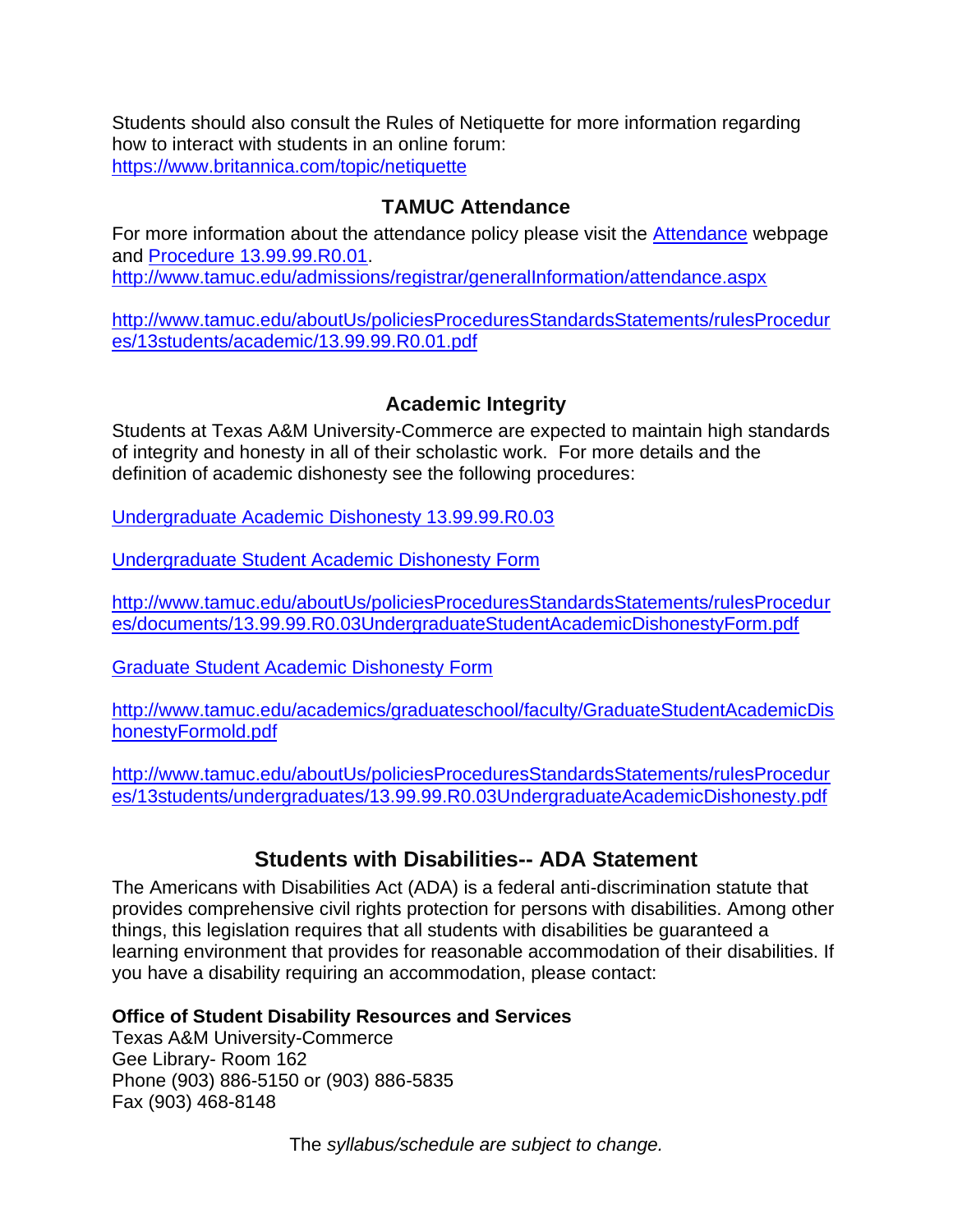Email: [studentdisabilityservices@tamuc.edu](mailto:studentdisabilityservices@tamuc.edu)

Website: [Office of Student Disability Resources and Services](http://www.tamuc.edu/campusLife/campusServices/studentDisabilityResourcesAndServices/)

[http://www.tamuc.edu/campusLife/campusServices/studentDisabilityResourcesAndServ](http://www.tamuc.edu/campusLife/campusServices/studentDisabilityResourcesAndServices/) [ices/](http://www.tamuc.edu/campusLife/campusServices/studentDisabilityResourcesAndServices/)

### **Nondiscrimination Notice**

Texas A&M University-Commerce will comply in the classroom, and in online courses, with all federal and state laws prohibiting discrimination and related retaliation on the basis of race, color, religion, sex, national origin, disability, age, genetic information or veteran status. Further, an environment free from discrimination on the basis of sexual orientation, gender identity, or gender expression will be maintained.

# **Campus Concealed Carry Statement**

Texas Senate Bill - 11 (Government Code 411.2031, et al.) authorizes the carrying of a concealed handgun in Texas A&M University-Commerce buildings only by persons who have been issued and are in possession of a Texas License to Carry a Handgun. Qualified law enforcement officers or those who are otherwise authorized to carry a concealed handgun in the State of Texas are also permitted to do so. Pursuant to Penal Code (PC) 46.035 and A&M-Commerce Rule 34.06.02.R1, license holders may not carry a concealed handgun in restricted locations.

For a list of locations, please refer to the [Carrying Concealed Handguns On Campus](http://www.tamuc.edu/aboutUs/policiesProceduresStandardsStatements/rulesProcedures/34SafetyOfEmployeesAndStudents/34.06.02.R1.pdf) document and/or consult your event organizer.

Web url: [http://www.tamuc.edu/aboutUs/policiesProceduresStandardsStatements/rulesProcedur](http://www.tamuc.edu/aboutUs/policiesProceduresStandardsStatements/rulesProcedures/34SafetyOfEmployeesAndStudents/34.06.02.R1.pdf) [es/34SafetyOfEmployeesAndStudents/34.06.02.R1.pdf](http://www.tamuc.edu/aboutUs/policiesProceduresStandardsStatements/rulesProcedures/34SafetyOfEmployeesAndStudents/34.06.02.R1.pdf)

Pursuant to PC 46.035, the open carrying of handguns is prohibited on all A&M-Commerce campuses. Report violations to the University Police Department at 903- 886-5868 or 9-1-1.

# **A&M-Commerce Supports Students' Mental Health**

The Counseling Center at A&M-Commerce, located in the Halladay Building, Room 203, offers counseling services, educational programming, and connection to community resources for students. Students have 24/7 access to the Counseling Center's crisis assessment services by calling 903-886-5145. For more information regarding Counseling Center events and confidential services, please visit **[www.tamuc.edu/counsel](http://www.tamuc.edu/counsel)**

# **Department or Accrediting Agency Required Content**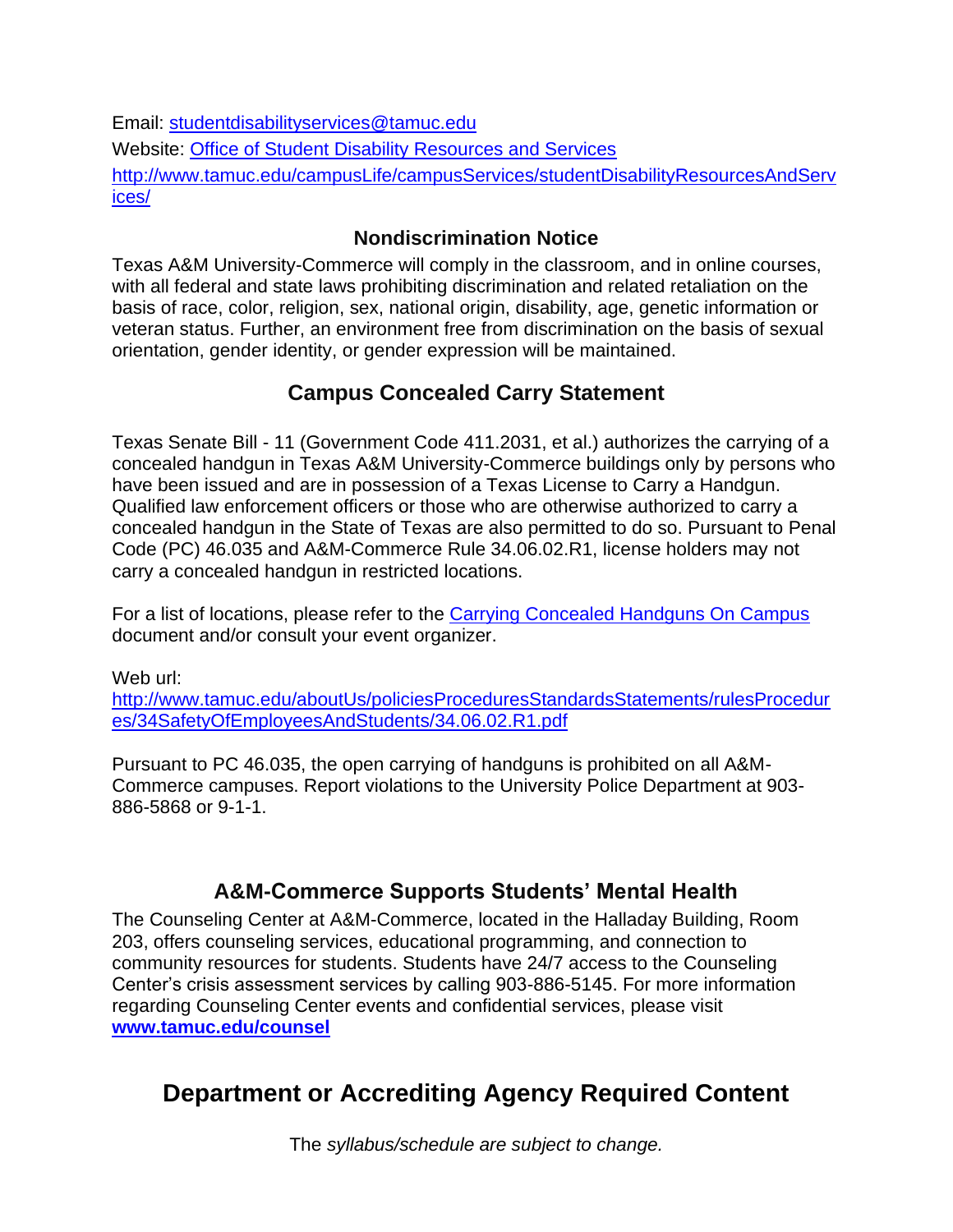# **COURSE OUTLINE/CALENDAR**

Unless otherwise indicated, all readings and Before/After You Read questions will be done through *Top Hat* and followed up with conversation on D2L. *Remember, you should access Top Hat readings directly in D2L*.

The readings and work indicated are due by 11:59pm on Tuesday of the week listed. This class starts new weeks on Wednesdays so be sure to do all your work prior to the following Tuesday. This class is online, but don't wait until Monday night to post to the discussion boards for the first time.

This outline is a guide—be sure to check D2L for ALL definitive due dates (or email if they are not listed).

| Week 1: January 12-January 18 | 1. Register your leomail address for a<br>Top Hat account.                                                                                                                                                                                                                                                          |
|-------------------------------|---------------------------------------------------------------------------------------------------------------------------------------------------------------------------------------------------------------------------------------------------------------------------------------------------------------------|
|                               | 2. Email your instructor through D2L.<br>In this email, you should describe<br>a couple of your interests, such as<br>what sports you might like, tv<br>shows, music, books, or other<br>activities. You also need to include<br>any information she might need to<br>know about you to better help you<br>succeed. |
|                               | 3. Read, "What to Expect"                                                                                                                                                                                                                                                                                           |
|                               | 4. Read, "Preface"                                                                                                                                                                                                                                                                                                  |
|                               | <b>Read and answer the Before and After</b>                                                                                                                                                                                                                                                                         |
|                               | <b>Reading questions for the following:</b>                                                                                                                                                                                                                                                                         |
|                               | 5. Donna Dunbar - Odom "Active<br>Reading"                                                                                                                                                                                                                                                                          |
|                               | 6. Donna Dunbar - Odom, "Writing<br>As a Process"                                                                                                                                                                                                                                                                   |
|                               | 7. James Paul Gee, "What Is<br>Literacy?"                                                                                                                                                                                                                                                                           |
| Week 2: January 19-January 25 | 1. How To Approach The<br>Assignments                                                                                                                                                                                                                                                                               |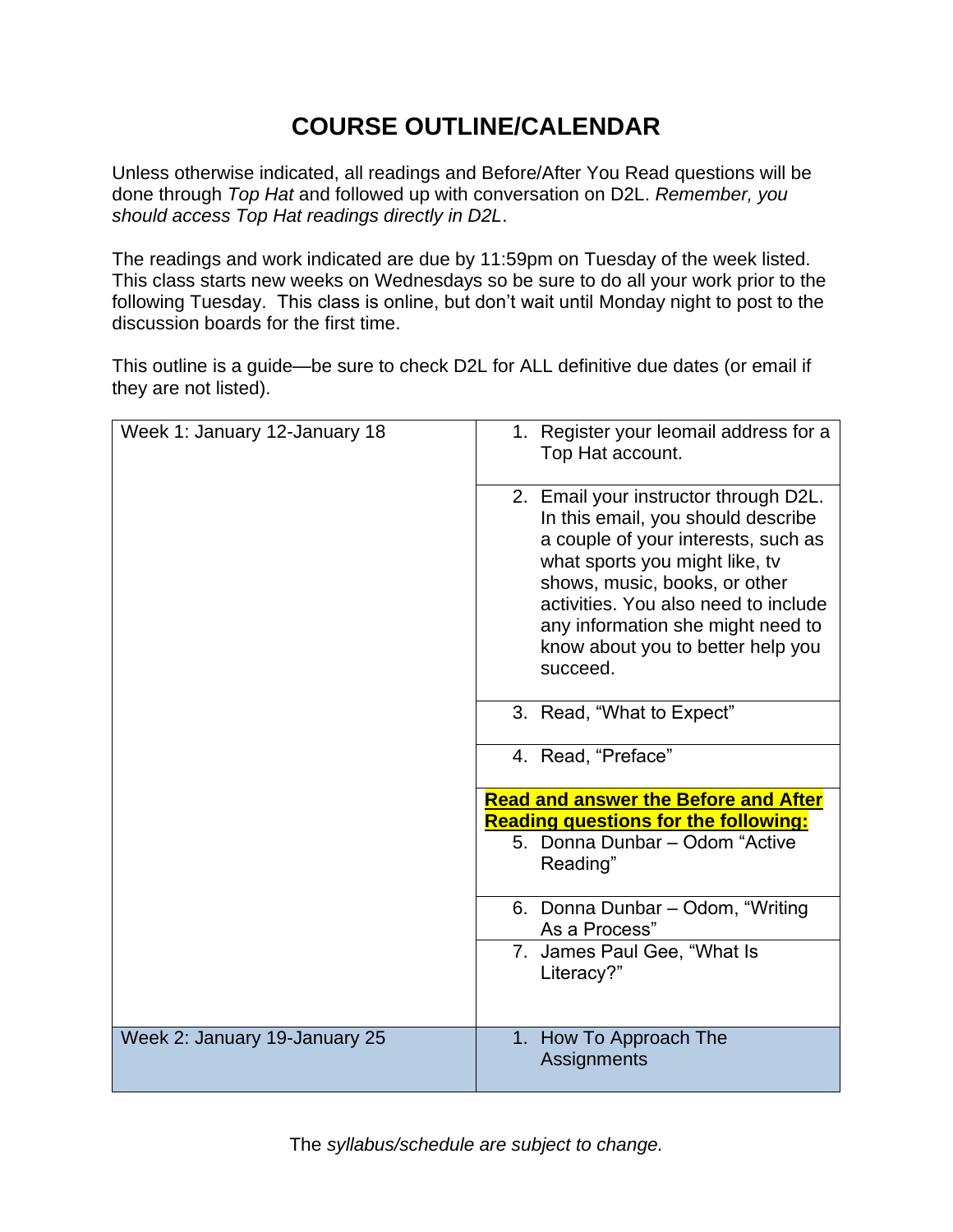|                               | 2. Donna Dunbar - Odom, "Learning<br><b>Habits of Reflection"</b>                                                                                       |
|-------------------------------|---------------------------------------------------------------------------------------------------------------------------------------------------------|
|                               | 3. Tabetha Adkins, "Plagiarism"                                                                                                                         |
|                               | 4. Deborah Brandt, "Sponsors of<br>Literacy"                                                                                                            |
|                               | 5. Sherman Alexie "Superman and<br>Me''                                                                                                                 |
|                               | 6. Writing Assignment 1                                                                                                                                 |
|                               | 7. In D2L, post a thread that details<br>three things (these can be all<br>connected or different examples);                                            |
|                               | A sponsor (someone, an<br>institution, or something) that has<br>influenced your literacy.<br>A literacy artifact that is meaningful<br>to you and why. |
|                               | A significant moment in your<br>literacy development.                                                                                                   |
| Week 3: January 26-February 1 | 1. Romeo Garcia, "On the Cusp of<br>Invisibility"                                                                                                       |
|                               | 2. Malcolm X, "Learning To Read"                                                                                                                        |
|                               | 3. Develop a draft your Writing<br><b>Assignment 1</b>                                                                                                  |
|                               | *** One on one writing conferences with<br>instructor ***                                                                                               |
| Week 4: February 2-February 8 | 1. Chapter 2 Introduction                                                                                                                               |
|                               | 2. Eric Pritchard, "Prologue"                                                                                                                           |
|                               | 3. Pro(se)letariets selections                                                                                                                          |
|                               | 4. Writing Assignment #1 Due                                                                                                                            |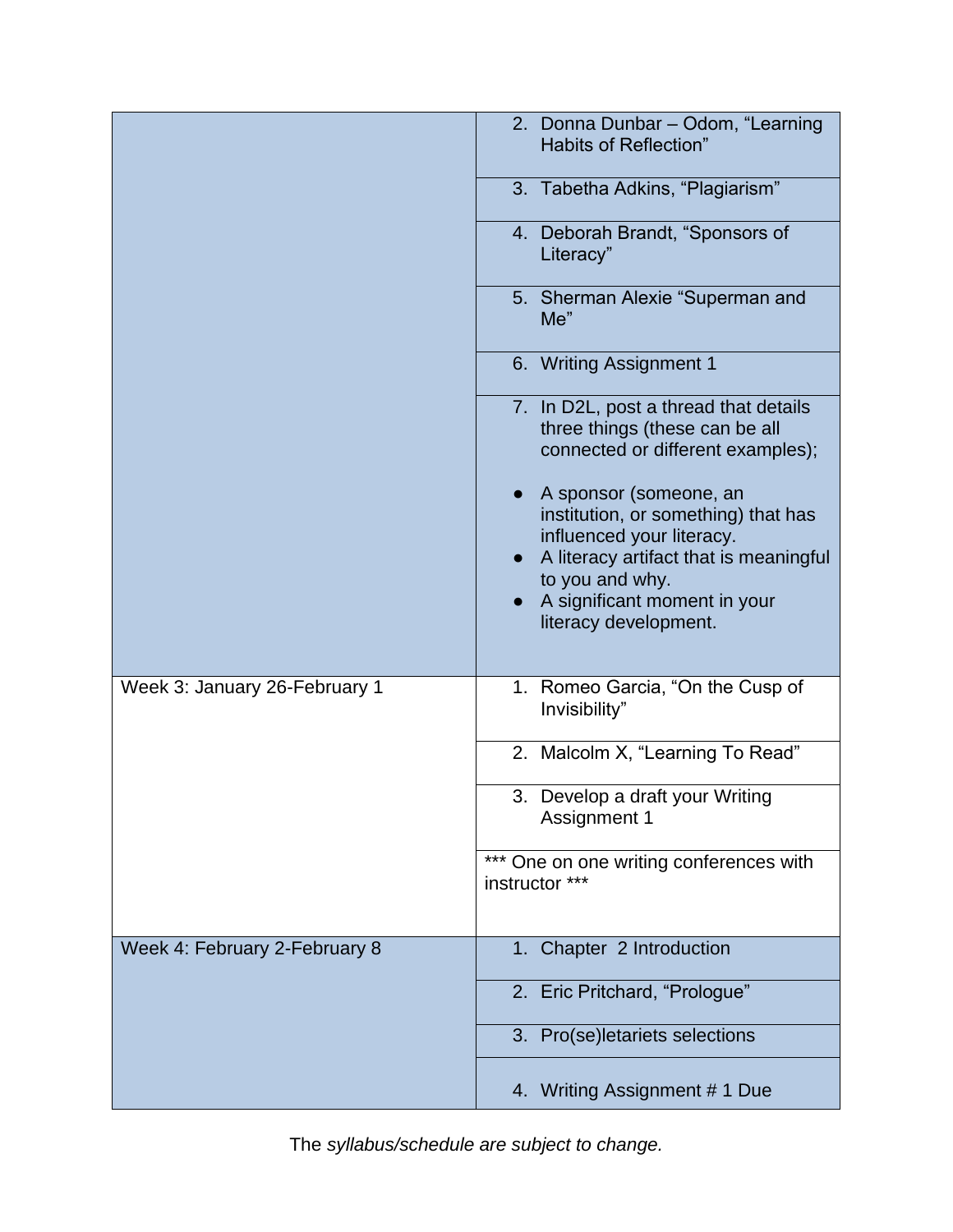| Week 5: February 9-February 15           | 1. Young "So Black I'm Blue" or<br>hooks "Confronting Class in the<br>Classroom"                                                 |
|------------------------------------------|----------------------------------------------------------------------------------------------------------------------------------|
|                                          | 2. Drafting WA 2 – peer review                                                                                                   |
| Week 6: February 16-February 22          | Liliana Velsaquez, Dreams and<br>Nightmares, Introduction<br>1. Prologue<br>2. I: Guatemala<br>3. II: My Journey                 |
|                                          | ***Student Conferences***                                                                                                        |
| Week 7: February 23-March 1              | Liliana Velsaquez, Dreams and<br>Nightmares<br>1. III: Philadelphia<br>2. IV: Reflections<br>3. V: Finally, I have told my story |
|                                          | *** Writing Assignment 2 due ***                                                                                                 |
| Week 9: March 2-March 8                  | Get partners/groups to work on Writing<br>Assignment 3 throughout the week                                                       |
| Week 10.1: March 9-March 13              | <b>Partner/Group Presentations</b>                                                                                               |
| March 14-March 20<br><b>SPRING BREAK</b> |                                                                                                                                  |
| Week 10.2 March 21-22                    | <b>Finish Group Presentations</b>                                                                                                |
| Week 11: March 23-March 29               | 1. Chapter 3 Introduction                                                                                                        |
|                                          | 2. Mirabelli, "Learning to Serve"                                                                                                |
| Week 12: March 30-April 5                | 1. Brainstorming WA 4                                                                                                            |